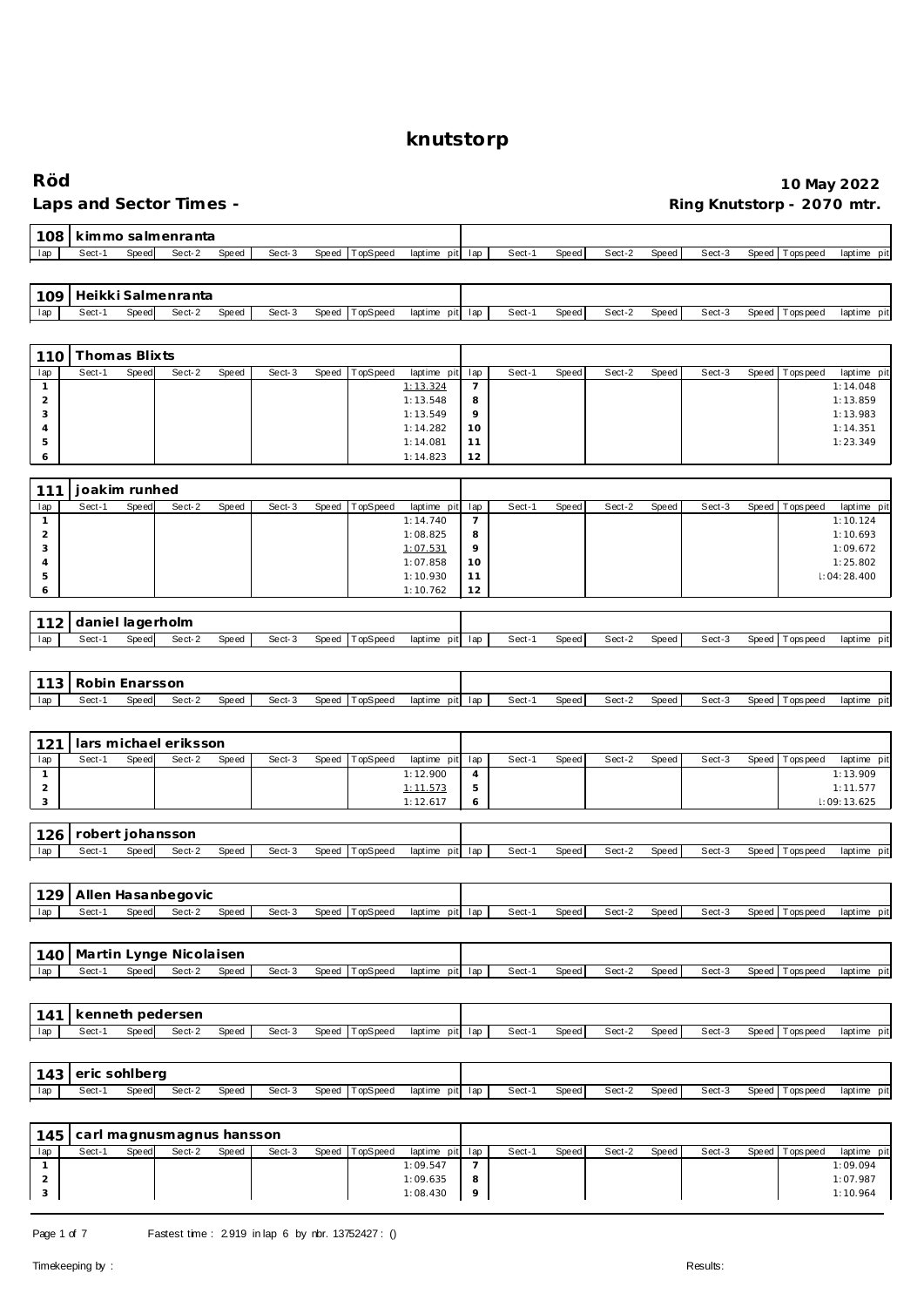| Röd         |                           |       |                         |       |        |       |          |                                  |                |        |              |        |       |        |       |                | 10 May 2022                |
|-------------|---------------------------|-------|-------------------------|-------|--------|-------|----------|----------------------------------|----------------|--------|--------------|--------|-------|--------|-------|----------------|----------------------------|
|             |                           |       | Laps and Sector Times - |       |        |       |          |                                  |                |        |              |        |       |        |       |                | Ring Knutstorp - 2070 mtr. |
| 4<br>5<br>6 |                           |       |                         |       |        |       |          | 1:08.191<br>1:09.278<br>1:07.347 | 10<br>11<br>12 |        |              |        |       |        |       |                | 1:06.882<br>1:21.943       |
| 146         | Daniel Enarsson           |       |                         |       |        |       |          |                                  |                |        |              |        |       |        |       |                |                            |
| lap         | Sect-1                    | Speed | Sect-2                  | Speed | Sect-3 | Speed | TopSpeed | laptime pit                      | lap            | Sect-1 | Speed        | Sect-2 | Speed | Sect-3 | Speed | Tops peed      | laptime pit                |
|             |                           |       |                         |       |        |       |          |                                  |                |        |              |        |       |        |       |                |                            |
| 150         |                           |       | karl johan niotakis     |       |        |       |          |                                  |                |        |              |        |       |        |       |                |                            |
| lap         | Sect-1                    | Speed | Sect-2                  | Speed | Sect-3 | Speed | TopSpeed | laptime pit                      | lap            | Sect-1 | Speed        | Sect-2 | Speed | Sect-3 | Speed | T ops pee d    | laptime pit                |
|             |                           |       |                         |       |        |       |          |                                  |                |        |              |        |       |        |       |                |                            |
| 153<br>lap  | tord topsholm<br>Sect-1   | Speed | Sect-2                  | Speed | Sect-3 | Speed | TopSpeed | laptime pit                      | lap            | Sect-1 | Speed        | Sect-2 | Speed | Sect-3 | Speed | Tops peed      | laptime pit                |
|             |                           |       |                         |       |        |       |          |                                  |                |        |              |        |       |        |       |                |                            |
| 154         | karol kaniuk              |       |                         |       |        |       |          |                                  |                |        |              |        |       |        |       |                |                            |
| lap         | Sect-1                    | Speed | Sect-2                  | Speed | Sect-3 | Speed | TopSpeed | laptime pit                      | lap            | Sect-1 | <b>Speed</b> | Sect-2 | Speed | Sect-3 | Speed | Tops peed      | laptime pit                |
|             |                           |       |                         |       |        |       |          |                                  |                |        |              |        |       |        |       |                |                            |
| 155         | Rikard Kaniuk<br>Sect-1   | Speed | Sect-2                  | Speed | Sect-3 | Speed | TopSpeed | laptime<br>pit                   |                | Sect-1 | Speed        | Sect-2 | Speed | Sect-3 | Speed |                | laptime pit                |
| lap         |                           |       |                         |       |        |       |          |                                  | lap            |        |              |        |       |        |       | T ops pee d    |                            |
| 156         |                           |       | tommy hommel hansen     |       |        |       |          |                                  |                |        |              |        |       |        |       |                |                            |
| lap         | Sect-1                    | Speed | Sect-2                  | Speed | Sect-3 | Speed | TopSpeed | laptime pit                      | lap            | Sect-1 | Speed        | Sect-2 | Speed | Sect-3 | Speed | T ops pee d    | laptime pit                |
|             |                           |       |                         |       |        |       |          |                                  |                |        |              |        |       |        |       |                |                            |
| 157         | marcin manko              |       |                         |       |        |       |          |                                  |                |        |              |        |       |        |       |                |                            |
| lap         | Sect-1                    | Speed | Sect-2                  | Speed | Sect-3 | Speed | TopSpeed | laptime pit                      | lap            | Sect-1 | Speed        | Sect-2 | Speed | Sect-3 | Speed | Tops pee d     | laptime pit                |
|             |                           |       |                         |       |        |       |          |                                  |                |        |              |        |       |        |       |                |                            |
| 159<br>lap  | anders karlsson<br>Sect-1 | Speed | Sect-2                  | Speed | Sect-3 | Speed | TopSpeed | laptime pit                      | lap            | Sect-1 | <b>Speed</b> | Sect-2 | Speed | Sect-3 |       | Speed Topspeed | laptime pit                |
|             |                           |       |                         |       |        |       |          |                                  |                |        |              |        |       |        |       |                |                            |
| 160         |                           |       | jan-erik lillehagen     |       |        |       |          |                                  |                |        |              |        |       |        |       |                |                            |
| lap         | Sect-1                    | Speed | Sect-2                  | Speed | Sect-3 | Speed | TopSpeed | laptime<br>pit                   | lap            | Sect-1 | Speed        | Sect-2 | Speed | Sect-3 | Speed | T ops pee d    | laptime pit                |
|             |                           |       |                         |       |        |       |          |                                  |                |        |              |        |       |        |       |                |                            |
| 162<br>lap  | tony wilsson<br>Sect-1    | Speed | Sect-2                  | Speed | Sect-3 | Speed | TopSpeed | laptime pit                      | lap            | Sect-1 | Speed        | Sect-2 | Speed | Sect-3 | Speed | Tops peed      | laptime pit                |
|             |                           |       |                         |       |        |       |          |                                  |                |        |              |        |       |        |       |                |                            |
| 169         | Nicolai Schunck           |       |                         |       |        |       |          |                                  |                |        |              |        |       |        |       |                |                            |
| lap         | Sect-1                    | Speed | Sect-2                  | Speed | Sect-3 | Speed | TopSpeed | laptime pit lap                  |                | Sect-1 | Speed        | Sect-2 | Speed | Sect-3 |       | Speed Topspeed | laptime pit                |
|             |                           |       |                         |       |        |       |          |                                  |                |        |              |        |       |        |       |                |                            |
| 170         | Martin Born               |       |                         |       |        |       |          |                                  |                |        |              |        |       |        |       |                |                            |
| lap         | Sect-1                    | Speed | Sect-2                  | Speed | Sect-3 | Speed | TopSpeed | laptime pit lap                  |                | Sect-1 | Speed        | Sect-2 | Speed | Sect-3 |       | Speed Topspeed | laptime pit                |
|             |                           |       |                         |       |        |       |          |                                  |                |        |              |        |       |        |       |                |                            |
| 171<br>lap  | Dennis Rafn<br>Sect-1     | Speed | Sect-2                  | Speed | Sect-3 | Speed | TopSpeed | laptime pit lap                  |                | Sect-1 | Speed        | Sect-2 | Speed | Sect-3 |       | Speed Topspeed | laptime pit                |
|             |                           |       |                         |       |        |       |          |                                  |                |        |              |        |       |        |       |                |                            |
| 172         | jens christensen          |       |                         |       |        |       |          |                                  |                |        |              |        |       |        |       |                |                            |
| lap         | Sect-1                    | Speed | Sect-2                  | Speed | Sect-3 | Speed | TopSpeed | laptime pit                      | lap            | Sect-1 | Speed        | Sect-2 | Speed | Sect-3 | Speed | Tops pee d     | laptime pit                |
|             |                           |       |                         |       |        |       |          |                                  |                |        |              |        |       |        |       |                |                            |
| 174         | josefine thoren           |       |                         |       |        |       |          |                                  |                |        |              |        |       |        |       |                |                            |
| lap         | Sect-1                    | Speed | Sect-2                  | Speed | Sect-3 | Speed | TopSpeed | laptime pit lap                  |                | Sect-1 | Speed        | Sect-2 | Speed | Sect-3 |       | Speed Topspeed | laptime pit                |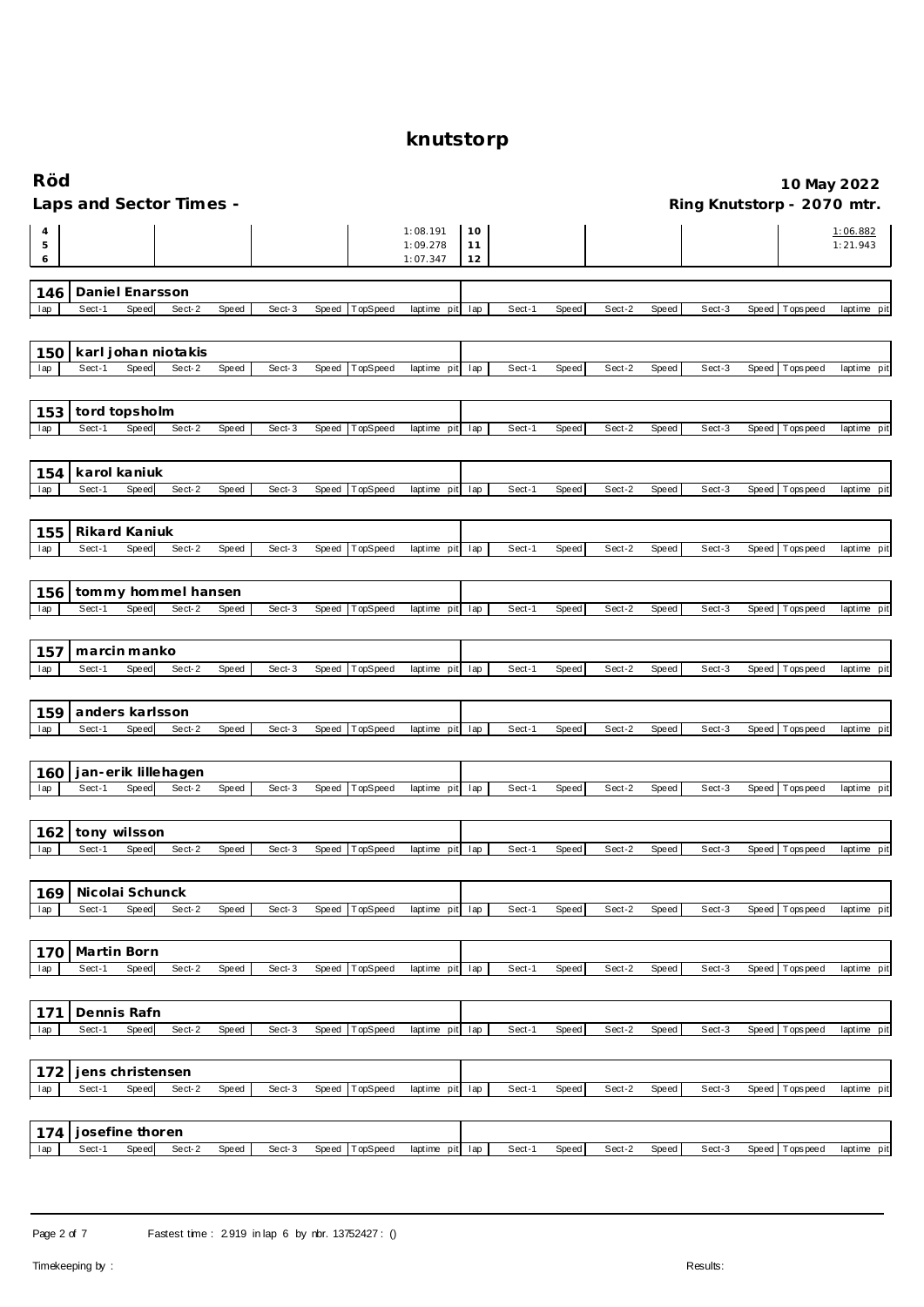| Röd                 |                             |       | Laps and Sector Times -       |       |                                  |              |          |                            |                     |        |       |        |              |        |              |                   | 10 May 2022<br>Ring Knutstorp - 2070 mtr. |
|---------------------|-----------------------------|-------|-------------------------------|-------|----------------------------------|--------------|----------|----------------------------|---------------------|--------|-------|--------|--------------|--------|--------------|-------------------|-------------------------------------------|
| 175                 | stig-göran thorén           |       |                               |       |                                  |              |          |                            |                     |        |       |        |              |        |              |                   |                                           |
| lap                 | Sect-1                      | Speed | Sect-2                        | Speed | Sect-3                           | <b>Speed</b> | TopSpeed | laptime pit                | lap                 | Sect-1 | Speed | Sect-2 | Speed        | Sect-3 | Speed        | Tops pee d        | laptime pit                               |
|                     |                             |       |                               |       |                                  |              |          |                            |                     |        |       |        |              |        |              |                   |                                           |
| 178                 |                             |       |                               |       | carl michael san pedro angervall |              |          |                            |                     |        |       |        |              |        |              |                   |                                           |
| lap                 | Sect-1                      | Speed | Sect-2                        | Speed | Sect-3                           | Speed        | TopSpeed | laptime pit                | lap                 | Sect-1 | Speed | Sect-2 | Speed        | Sect-3 | <b>Speed</b> | Tops pee d        | laptime pit                               |
|                     |                             |       |                               |       |                                  |              |          |                            |                     |        |       |        |              |        |              |                   |                                           |
| 180                 | Bo Rönnow                   |       |                               |       |                                  |              |          |                            |                     |        |       |        |              |        |              |                   |                                           |
| lap                 | Sect-1                      | Speed | Sect-2                        | Speed | Sect-3                           | Speed        | TopSpeed | laptime pit                | lap                 | Sect-1 | Speed | Sect-2 | Speed        | Sect-3 | Speed        | T ops pee d       | laptime pit                               |
| $\mathbf{1}$        |                             |       |                               |       |                                  |              |          | 1:16:49.992                | $\sqrt{2}$          |        |       |        |              |        |              |                   |                                           |
|                     |                             |       |                               |       |                                  |              |          |                            |                     |        |       |        |              |        |              |                   |                                           |
| 190<br>lap          | jonas agerström<br>Sect-1   | Speed | Sect-2                        | Speed | Sect-3                           | Speed        | TopSpeed | laptime pit                | lap                 | Sect-1 | Speed | Sect-2 | Speed        | Sect-3 |              | Speed   Tops peed | laptime pit                               |
|                     |                             |       |                               |       |                                  |              |          |                            |                     |        |       |        |              |        |              |                   |                                           |
|                     |                             |       |                               |       |                                  |              |          |                            |                     |        |       |        |              |        |              |                   |                                           |
| 191<br>lap          | frida stensdotter<br>Sect-1 | Speed | Sect-2                        | Speed | Sect-3                           | <b>Speed</b> | TopSpeed | laptime pit                | lap                 | Sect-1 | Speed | Sect-2 | Speed        | Sect-3 | Speed        | Tops peed         | laptime pit                               |
|                     |                             |       |                               |       |                                  |              |          |                            |                     |        |       |        |              |        |              |                   |                                           |
|                     |                             |       |                               |       |                                  |              |          |                            |                     |        |       |        |              |        |              |                   |                                           |
| 193                 | Sect-1                      | Speed | Henrik Faber-Madsen<br>Sect-2 | Speed | Sect-3                           |              | TopSpeed |                            |                     | Sect-1 |       | Sect-2 |              | Sect-3 |              | T ops pee d       | laptime pit                               |
| lap                 |                             |       |                               |       |                                  | <b>Speed</b> |          | laptime<br>pit             | lap                 |        | Speed |        | <b>Speed</b> |        | Speed        |                   |                                           |
|                     |                             |       |                               |       |                                  |              |          |                            |                     |        |       |        |              |        |              |                   |                                           |
| 194                 | ted augustsson              |       |                               |       |                                  |              |          |                            |                     |        |       |        |              |        |              |                   |                                           |
| lap<br>$\mathbf{1}$ | Sect-1                      | Speed | Sect-2                        | Speed | Sect-3                           | Speed        | TopSpeed | laptime pit<br>1:00:56.645 | lap<br>$\sqrt{2}$   | Sect-1 | Speed | Sect-2 | Speed        | Sect-3 | Speed        | T ops pee d       | laptime pit                               |
|                     |                             |       |                               |       |                                  |              |          |                            |                     |        |       |        |              |        |              |                   |                                           |
| 195                 |                             |       | Martin Roqueta Urriza         |       |                                  |              |          |                            |                     |        |       |        |              |        |              |                   |                                           |
| lap                 | Sect-1                      | Speed | Sect-2                        | Speed | Sect-3                           | Speed        | TopSpeed | laptime pit                | lap                 | Sect-1 | Speed | Sect-2 | Speed        | Sect-3 | Speed        | T ops pee d       | laptime pit                               |
|                     |                             |       |                               |       |                                  |              |          |                            |                     |        |       |        |              |        |              |                   |                                           |
| 196                 | Jonas Weidlitz              |       |                               |       |                                  |              |          |                            |                     |        |       |        |              |        |              |                   |                                           |
| lap                 | Sect-1                      | Speed | Sect-2                        | Speed | Sect-3                           | Speed        | TopSpeed | laptime pit                | lap                 | Sect-1 | Speed | Sect-2 | Speed        | Sect-3 | Speed        | T ops pee d       | laptime pit                               |
|                     |                             |       |                               |       |                                  |              |          |                            |                     |        |       |        |              |        |              |                   |                                           |
| 198                 |                             |       | emil tønder andersen          |       |                                  |              |          |                            |                     |        |       |        |              |        |              |                   |                                           |
| lap                 | Sect-1                      | Speed | Sect-2                        | Speed | Sect-3                           | Speed        | TopSpeed | laptime pit                | lap                 | Sect-1 | Speed | Sect-2 | Speed        | Sect-3 | Speed        | Tops pee d        | laptime pit                               |
|                     |                             |       |                               |       |                                  |              |          |                            |                     |        |       |        |              |        |              |                   |                                           |
| 200                 | admir mujkanovic            |       |                               |       |                                  |              |          |                            |                     |        |       |        |              |        |              |                   |                                           |
| lap                 | Sect-1                      | Speed | Sect-2                        | Speed | Sect-3                           | Speed        | TopSpeed | laptime pit                | lap                 | Sect-1 | Speed | Sect-2 | <b>Speed</b> | Sect-3 | Speed        | Tops pee d        | laptime pit                               |
| $\overline{2}$      |                             |       |                               |       |                                  |              |          | 1:24.930<br>1:24.642       | O<br>$\overline{7}$ |        |       |        |              |        |              |                   | 1:32.513<br>1:26.085                      |
| 3                   |                             |       |                               |       |                                  |              |          | 1:26.348                   | 8                   |        |       |        |              |        |              |                   | 1:41.620                                  |
| 4<br>$\,$ 5 $\,$    |                             |       |                               |       |                                  |              |          | 1:24.471<br>1:26.704       | 9<br>10             |        |       |        |              |        |              |                   | 48:02.465                                 |
|                     |                             |       |                               |       |                                  |              |          |                            |                     |        |       |        |              |        |              |                   |                                           |
| 202                 | adam pålsson                |       |                               |       |                                  |              |          |                            |                     |        |       |        |              |        |              |                   |                                           |
| lap                 | Sect-1                      | Speed | Sect-2                        | Speed | Sect-3                           | Speed        | TopSpeed | laptime pit                | lap                 | Sect-1 | Speed | Sect-2 | Speed        | Sect-3 | Speed        | T ops pee d       | laptime pit                               |
|                     |                             |       |                               |       |                                  |              |          |                            |                     |        |       |        |              |        |              |                   |                                           |
| 203                 |                             |       | nanette betty klara nyström   |       |                                  |              |          |                            |                     |        |       |        |              |        |              |                   |                                           |
| lap                 | Sect-1                      | Speed | Sect-2                        | Speed | Sect-3                           | Speed        | TopSpeed | laptime pit lap            |                     | Sect-1 | Speed | Sect-2 | Speed        | Sect-3 |              | Speed Topspeed    | laptime pit                               |
|                     |                             |       |                               |       |                                  |              |          |                            |                     |        |       |        |              |        |              |                   |                                           |
| 204                 | sarah-noor daud             |       |                               |       |                                  |              |          |                            |                     |        |       |        |              |        |              |                   |                                           |
| lap                 | Sect-1                      | Speed | Sect-2                        | Speed | Sect-3                           | Speed        | TopSpeed | laptime pit lap            |                     | Sect-1 | Speed | Sect-2 | Speed        | Sect-3 |              | Speed Topspeed    | laptime pit                               |
|                     |                             |       |                               |       |                                  |              |          |                            |                     |        |       |        |              |        |              |                   |                                           |
| 205                 | Kim Mouridtsen              |       |                               |       |                                  |              |          |                            |                     |        |       |        |              |        |              |                   |                                           |
| lap                 | Sect-1                      | Speed | Sect-2                        | Speed | Sect-3                           | Speed        | TopSpeed | laptime pit lap            |                     | Sect-1 | Speed | Sect-2 | Speed        | Sect-3 | Speed        | T ops pee d       | laptime pit                               |
|                     |                             |       |                               |       |                                  |              |          |                            |                     |        |       |        |              |        |              |                   |                                           |

Page 3 of 7 Fastest time : 2.919 in lap 6 by nbr. 13752427 : ()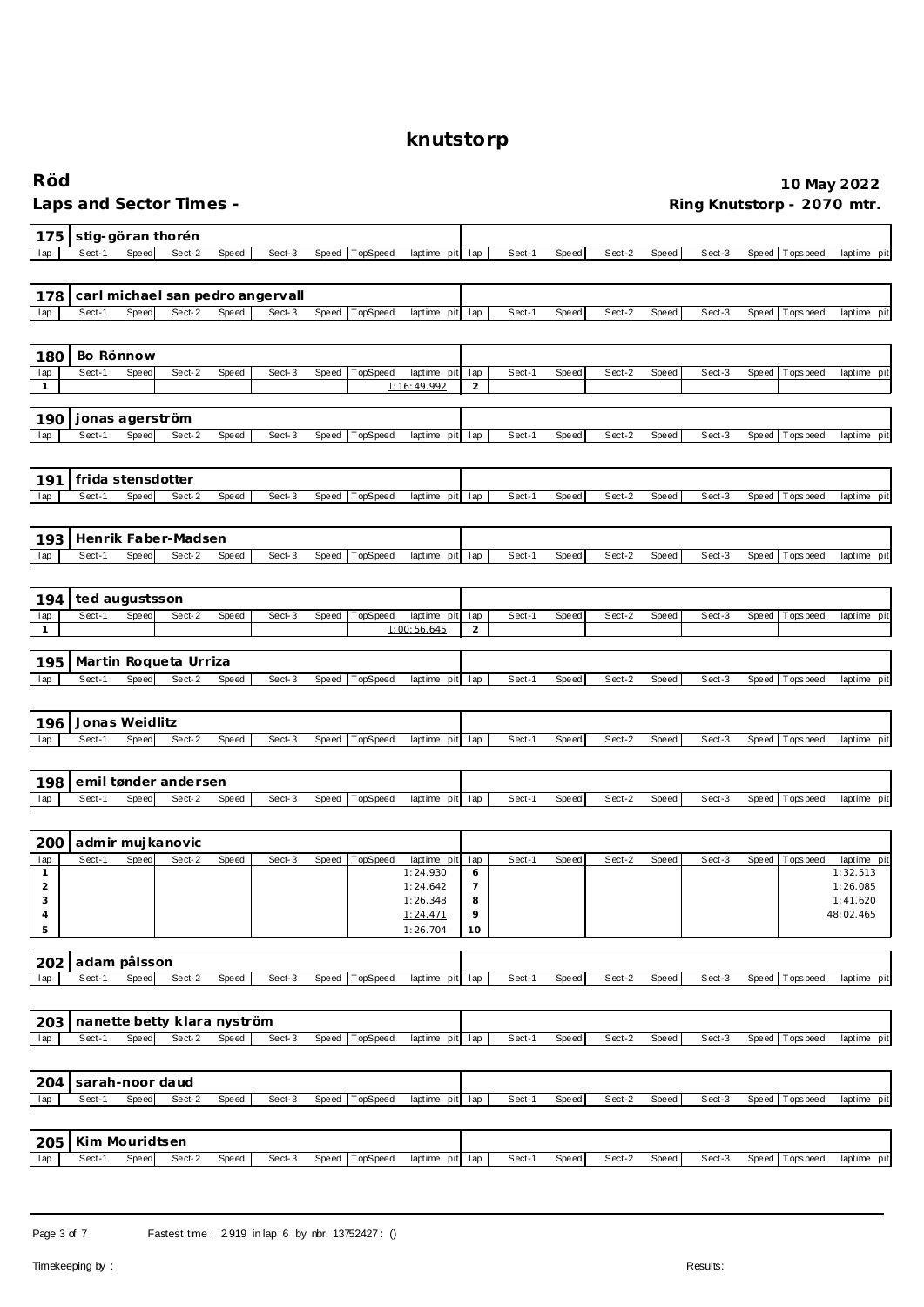| Röd                 |                   |              | Laps and Sector Times - |       |        |       |          |                             |                       |        |              |        |              |        |       | 10 May 2022<br>Ring Knutstorp - 2070 mtr. |                         |
|---------------------|-------------------|--------------|-------------------------|-------|--------|-------|----------|-----------------------------|-----------------------|--------|--------------|--------|--------------|--------|-------|-------------------------------------------|-------------------------|
| 206                 |                   |              | Joakim Danielsson       |       |        |       |          |                             |                       |        |              |        |              |        |       |                                           |                         |
| lap                 | Sect-1            | Speed        | Sect-2                  | Speed | Sect-3 | Speed | TopSpeed | laptime pit                 | lap                   | Sect-1 | Speed        | Sect-2 | Speed        | Sect-3 | Speed | <b>Tops peed</b>                          | laptime pit             |
|                     |                   |              |                         |       |        |       |          |                             |                       |        |              |        |              |        |       |                                           |                         |
| 209                 |                   |              | Jesper Horn Pedersen    |       |        |       |          |                             |                       |        |              |        |              |        |       |                                           |                         |
| lap                 | Sect-1            | Speed        | Sect-2                  | Speed | Sect-3 | Speed | TopSpeed | laptime<br>pit              | lap                   | Sect-1 | <b>Speed</b> | Sect-2 | Speed        | Sect-3 | Speed | Tops peed                                 | laptime pit             |
|                     |                   |              |                         |       |        |       |          |                             |                       |        |              |        |              |        |       |                                           |                         |
| 217                 |                   |              | Marcus Johansson        |       |        |       |          |                             |                       |        |              |        |              |        |       |                                           |                         |
| lap                 | Sect-1            | Speed        | Sect-2                  | Speed | Sect-3 | Speed | TopSpeed | laptime pit                 | lap                   | Sect-1 | Speed        | Sect-2 | <b>Speed</b> | Sect-3 | Speed | T ops pee d                               | laptime pit             |
| $\mathbf{1}$        |                   |              |                         |       |        |       |          | 1:10.475                    | $\mathbf 5$           |        |              |        |              |        |       |                                           | 1:10.334                |
| $\overline{a}$<br>3 |                   |              |                         |       |        |       |          | 1:10.562<br>1:10.124        | 6<br>$\overline{7}$   |        |              |        |              |        |       |                                           | 1:09.546<br>1:08:46.013 |
| 4                   |                   |              |                         |       |        |       |          | 1:11.440                    | 8                     |        |              |        |              |        |       |                                           |                         |
|                     |                   |              |                         |       |        |       |          |                             |                       |        |              |        |              |        |       |                                           |                         |
| 218                 | Kent Johansson    |              |                         |       |        |       |          |                             |                       |        |              |        |              |        |       |                                           |                         |
| lap<br>$\mathbf{1}$ | Sect-1            | Speed        | Sect-2                  | Speed | Sect-3 | Speed | TopSpeed | laptime pit<br>1:10.694     | lap<br>$\overline{7}$ | Sect-1 | Speed        | Sect-2 | <b>Speed</b> | Sect-3 | Speed | T ops pee d                               | laptime pit<br>1:09.147 |
| $\overline{2}$      |                   |              |                         |       |        |       |          | 1:10.004                    | 8                     |        |              |        |              |        |       |                                           | 1:08.325                |
| 3                   |                   |              |                         |       |        |       |          | 1:08.550                    | 9                     |        |              |        |              |        |       |                                           | 1:08.082                |
| 4<br>5              |                   |              |                         |       |        |       |          | 1:08.215<br>1:08.166        | 10<br>11              |        |              |        |              |        |       |                                           | 1:07.935<br>1:16.894    |
| 6                   |                   |              |                         |       |        |       |          | 1:07.933                    | 12                    |        |              |        |              |        |       |                                           |                         |
|                     |                   |              |                         |       |        |       |          |                             |                       |        |              |        |              |        |       |                                           |                         |
| 219                 | fredrik andersson |              |                         |       |        |       |          |                             |                       |        |              |        |              |        |       |                                           |                         |
| lap                 | Sect-1            | Speed        | Sect-2                  | Speed | Sect-3 | Speed | TopSpeed | laptime pit                 | lap                   | Sect-1 | Speed        | Sect-2 | Speed        | Sect-3 | Speed | Tops pee d                                | laptime pit             |
|                     |                   |              |                         |       |        |       |          |                             |                       |        |              |        |              |        |       |                                           |                         |
| 221                 | Ralf Madsen       |              |                         |       |        |       |          |                             |                       |        |              |        |              |        |       |                                           |                         |
| lap                 | Sect-1            | Speed        | Sect-2                  | Speed | Sect-3 | Speed | TopSpeed | laptime pit                 | lap                   | Sect-1 | Speed        | Sect-2 | Speed        | Sect-3 | Speed | Tops pee d                                | laptime pit             |
|                     |                   |              |                         |       |        |       |          |                             |                       |        |              |        |              |        |       |                                           |                         |
| 222                 | Rasmus Lynge      |              |                         |       |        |       |          |                             |                       |        |              |        |              |        |       |                                           |                         |
| lap                 | Sect-1            | Speed        | Sect-2                  | Speed | Sect-3 | Speed | TopSpeed | laptime<br>pit              | lap                   | Sect-1 | <b>Speed</b> | Sect-2 | <b>Speed</b> | Sect-3 | Speed | Tops peed                                 | laptime pit             |
|                     |                   |              |                         |       |        |       |          |                             |                       |        |              |        |              |        |       |                                           |                         |
| 749<br>900          |                   |              |                         |       |        |       |          |                             |                       |        |              |        |              |        |       |                                           |                         |
| lap                 | Sect-1            | Speed        | Sect-2                  | Speed | Sect-3 | Speed | TopSpeed | laptime pit                 | lap                   | Sect-1 | Speed        | Sect-2 | <b>Speed</b> | Sect-3 | Speed | T ops peed                                | laptime pit             |
|                     |                   |              |                         |       |        |       |          |                             |                       |        |              |        |              |        |       |                                           |                         |
| 486                 |                   |              |                         |       |        |       |          |                             |                       |        |              |        |              |        |       |                                           |                         |
| lap                 | Sect-1            | Speed        | Sect-2                  | Speed | Sect-3 | Speed | TopSpeed | laptime pit                 | lap                   | Sect-1 | Speed        | Sect-2 | Speed        | Sect-3 | Speed | Tops peed                                 | laptime pit             |
|                     |                   |              |                         |       |        |       |          |                             |                       |        |              |        |              |        |       |                                           |                         |
| 243                 |                   |              |                         |       |        |       |          |                             |                       |        |              |        |              |        |       |                                           |                         |
| lap                 | Sect-1            | Speed        | Sect-2                  | Speed | Sect-3 | Speed | TopSpeed | laptime pit                 | lap                   | Sect-1 | Speed        | Sect-2 | Speed        | Sect-3 |       | Speed   Tops peed                         | laptime pit             |
|                     |                   |              |                         |       |        |       |          |                             |                       |        |              |        |              |        |       |                                           |                         |
|                     |                   |              |                         |       |        |       |          |                             |                       |        |              |        |              |        |       |                                           |                         |
| 876<br>lap          | Sect-1            | Speed        | Sect-2                  | Speed | Sect-3 | Speed | TopSpeed | laptime pit                 | lap                   | Sect-1 | Speed        | Sect-2 | <b>Speed</b> | Sect-3 | Speed | Tops peed                                 | laptime pit             |
|                     |                   |              |                         |       |        |       |          |                             |                       |        |              |        |              |        |       |                                           |                         |
|                     |                   |              |                         |       |        |       |          |                             |                       |        |              |        |              |        |       |                                           |                         |
| 772                 |                   |              |                         |       |        |       |          |                             |                       |        |              |        |              |        |       |                                           |                         |
| lap                 | Sect-1            | Speed        | Sect-2                  | Speed | Sect-3 | Speed | TopSpeed | laptime pit                 | lap                   | Sect-1 | Speed        | Sect-2 | Speed        | Sect-3 | Speed | Tops pee d                                | laptime pit             |
|                     |                   |              |                         |       |        |       |          |                             |                       |        |              |        |              |        |       |                                           |                         |
| 169                 |                   |              |                         |       |        |       |          |                             |                       |        |              |        |              |        |       |                                           |                         |
| lap<br>$\mathbf{1}$ | Sect-1            | <b>Speed</b> | Sect-2                  | Speed | Sect-3 | Speed | TopSpeed | laptime pit<br>: 00: 15.993 | lap<br>$\overline{a}$ | Sect-1 | Speed        | Sect-2 | <b>Speed</b> | Sect-3 | Speed | T ops pee d                               | laptime pit             |
|                     |                   |              |                         |       |        |       |          |                             |                       |        |              |        |              |        |       |                                           |                         |
| 372                 |                   |              |                         |       |        |       |          |                             |                       |        |              |        |              |        |       |                                           |                         |
| lap                 | Sect-1            | Speed        | Sect-2                  | Speed | Sect-3 | Speed | TopSpeed | laptime pit                 | lap                   | Sect-1 | Speed        | Sect-2 | Speed        | Sect-3 | Speed | Topspeed                                  | laptime pit             |

Page 4 of 7 Fastest time : 2.919 in lap 6 by nbr. 13752427 : ()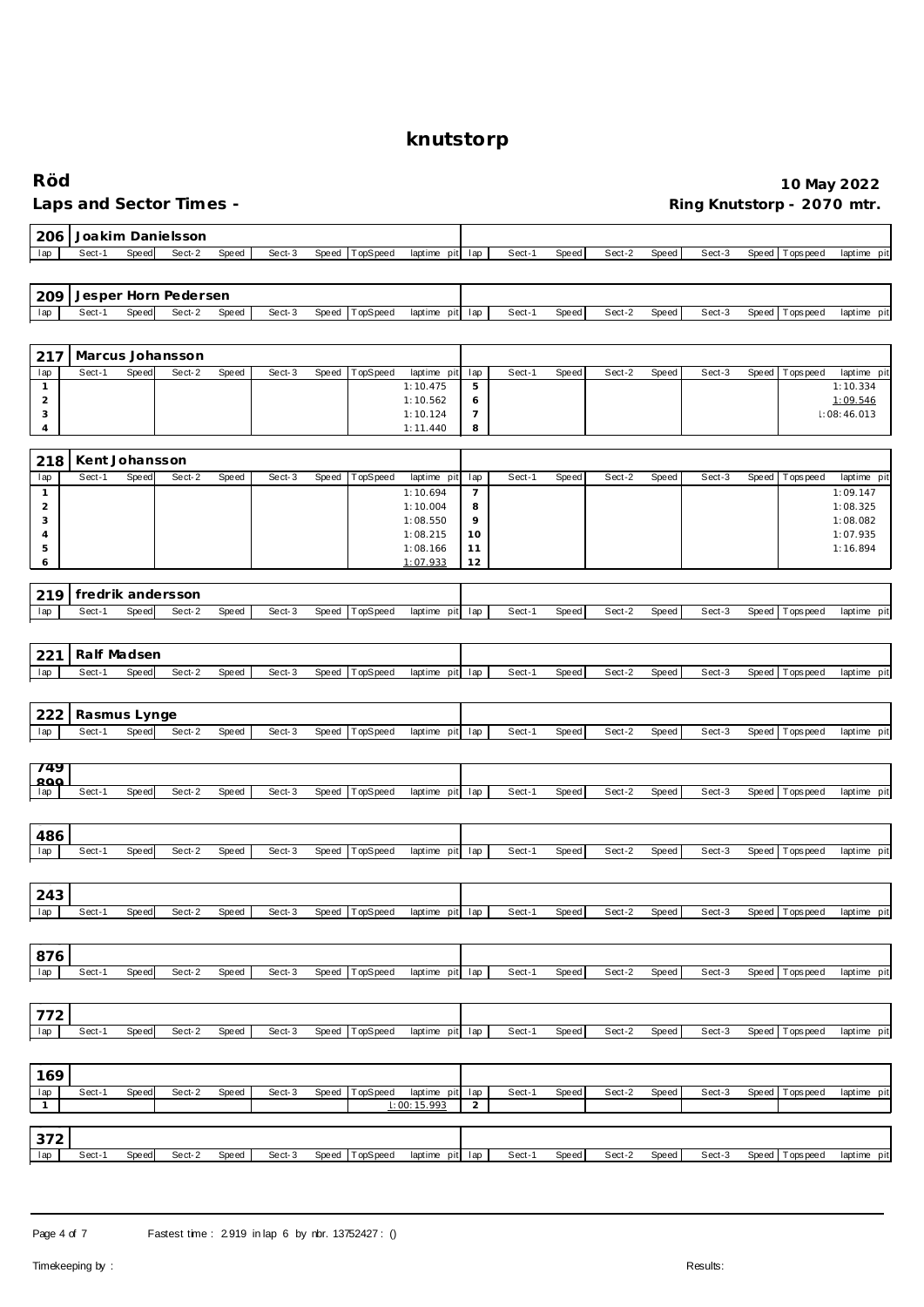| Röd                            |        |              | Laps and Sector Times - |       |        |       |                  |                            |                       |        |              |        | Ring Knutstorp - 2070 mtr. |        |       | 10 May 2022     |                         |
|--------------------------------|--------|--------------|-------------------------|-------|--------|-------|------------------|----------------------------|-----------------------|--------|--------------|--------|----------------------------|--------|-------|-----------------|-------------------------|
| 091                            |        |              |                         |       |        |       |                  |                            |                       |        |              |        |                            |        |       |                 |                         |
| lap<br>$\mathbf{1}$            | Sect-1 | <b>Speed</b> | Sect-2                  | Speed | Sect-3 | Speed | TopSpeed         | laptime pit<br>1:01:33.680 | lap<br>$\overline{c}$ | Sect-1 | Speed        | Sect-2 | Speed                      | Sect-3 | Speed | Tops peed       | laptime pit             |
|                                |        |              |                         |       |        |       |                  |                            |                       |        |              |        |                            |        |       |                 |                         |
| 297                            |        |              |                         |       |        |       |                  |                            |                       |        |              |        |                            |        |       |                 |                         |
| lap                            | Sect-1 | Speed        | Sect-2                  | Speed | Sect-3 | Speed | TopSpeed         | laptime pit                | lap                   | Sect-1 | <b>Speed</b> | Sect-2 | Speed                      | Sect-3 | Speed | Tops pee d      | laptime pit             |
|                                |        |              |                         |       |        |       |                  |                            |                       |        |              |        |                            |        |       |                 |                         |
| 326<br>lap                     | Sect-1 | Speed        | Sect-2                  | Speed | Sect-3 | Speed | TopSpeed         | laptime pit                | lap                   | Sect-1 | Speed        | Sect-2 | Speed                      | Sect-3 | Speed | Tops pee d      | laptime pit             |
| $\mathbf{1}$                   |        |              |                         |       |        |       |                  | 1:10.989                   | 6                     |        |              |        |                            |        |       |                 | 1:10.015                |
| $\overline{a}$<br>3            |        |              |                         |       |        |       |                  | 1:14.307<br>1:12.554       | $\overline{7}$<br>8   |        |              |        |                            |        |       |                 | 1:10.730<br>1:09.314    |
| 4                              |        |              |                         |       |        |       |                  | 1:11.427                   | 9                     |        |              |        |                            |        |       |                 | $\vdots$ 21:20.050      |
| 5                              |        |              |                         |       |        |       |                  | 1:10.805                   | 10                    |        |              |        |                            |        |       |                 |                         |
| 765                            |        |              |                         |       |        |       |                  |                            |                       |        |              |        |                            |        |       |                 |                         |
| lap                            | Sect-1 | Speed        | Sect-2                  | Speed | Sect-3 | Speed | TopSpeed         | laptime pit                | lap                   | Sect-1 | Speed        | Sect-2 | Speed                      | Sect-3 | Speed | Tops peed       | laptime pit             |
|                                |        |              |                         |       |        |       |                  |                            |                       |        |              |        |                            |        |       |                 |                         |
| 401                            |        |              |                         |       |        |       |                  |                            |                       |        |              |        |                            |        |       |                 |                         |
| lap                            | Sect-1 | Speed        | Sect-2                  | Speed | Sect-3 | Speed | TopSpeed         | laptime pit                | lap                   | Sect-1 | <b>Speed</b> | Sect-2 | Speed                      | Sect-3 | Speed | T ops pee d     | laptime pit             |
|                                |        |              |                         |       |        |       |                  |                            |                       |        |              |        |                            |        |       |                 |                         |
| 642<br>lap                     | Sect-1 | <b>Speed</b> | Sect-2                  | Speed | Sect-3 | Speed | TopSpeed         | laptime pit                | lap                   | Sect-1 | <b>Speed</b> | Sect-2 | Speed                      | Sect-3 | Speed | T ops pee d     | laptime pit             |
| $\mathbf{1}$                   |        |              |                         |       |        |       |                  | 1:08.604                   | $\overline{7}$        |        |              |        |                            |        |       |                 | 1:06.817                |
| $\overline{c}$<br>3            |        |              |                         |       |        |       |                  | 1:08.299<br>1:07.085       | 8<br>9                |        |              |        |                            |        |       |                 | 1:06.599<br>1:06.660    |
| $\overline{4}$                 |        |              |                         |       |        |       |                  | 1:07.953                   | 10                    |        |              |        |                            |        |       |                 | 1:07.418                |
| 5<br>6                         |        |              |                         |       |        |       |                  | 1:07.477<br>1:08.473       | 11<br>12              |        |              |        |                            |        |       |                 | 1:06.570<br>1:04:09.131 |
|                                |        |              |                         |       |        |       |                  |                            |                       |        |              |        |                            |        |       |                 |                         |
| 427<br>lap                     | Sect-1 | Speed        | Sect-2                  | Speed | Sect-3 | Speed | TopSpeed         | laptime pit                | lap                   | Sect-1 | Speed        | Sect-2 | Speed                      | Sect-3 | Speed | Tops pee d      | laptime pit             |
|                                |        |              |                         |       |        |       |                  |                            |                       |        |              |        |                            |        |       |                 |                         |
| 289                            |        |              |                         |       |        |       |                  |                            |                       |        |              |        |                            |        |       |                 |                         |
| lap                            | Sect-1 | Speed        | Sect-2                  | Speed | Sect-3 | Speed | TopSpeed         | laptime pit                | lap                   | Sect-1 | Speed        | Sect-2 | Speed                      | Sect-3 | Speed | Tops peed       | laptime pit             |
|                                |        |              |                         |       |        |       |                  |                            |                       |        |              |        |                            |        |       |                 |                         |
| 384                            |        |              |                         |       |        |       |                  |                            |                       |        |              |        |                            |        |       |                 |                         |
| lap                            | Sect-1 | Speed        | Sect-2                  | Speed | Sect-3 |       | Speed   TopSpeed | laptime pit lap            |                       | Sect-1 | Speed        | Sect-2 | Speed                      | Sect-3 |       | Speed Topspeed  | laptime pit             |
|                                |        |              |                         |       |        |       |                  |                            |                       |        |              |        |                            |        |       |                 |                         |
| 092                            | Sect-1 | Speed        | Sect-2                  | Speed | Sect-3 | Speed | TopSpeed         | laptime pit lap            |                       | Sect-1 | Speed        | Sect-2 | Speed                      | Sect-3 |       | Speed Topspeed  | laptime pit             |
| lap                            |        |              |                         |       |        |       |                  |                            |                       |        |              |        |                            |        |       |                 |                         |
| 199                            |        |              |                         |       |        |       |                  |                            |                       |        |              |        |                            |        |       |                 |                         |
| lap                            | Sect-1 | Speed        | Sect-2                  | Speed | Sect-3 | Speed | TopSpeed         | laptime pit                | lap                   | Sect-1 | <b>Speed</b> | Sect-2 | Speed                      | Sect-3 | Speed | Tops pee d      | laptime pit             |
|                                |        |              |                         |       |        |       |                  |                            |                       |        |              |        |                            |        |       |                 |                         |
| 037                            |        |              |                         |       |        |       |                  |                            |                       |        |              |        |                            |        |       |                 |                         |
| lap                            | Sect-1 | Speed        | Sect-2                  | Speed | Sect-3 | Speed | TopSpeed         | laptime pit                | lap                   | Sect-1 | Speed        | Sect-2 | Speed                      | Sect-3 | Speed | <b>Topspeed</b> | laptime pit             |
| $\mathbf{1}$<br>$\overline{c}$ |        |              |                         |       |        |       |                  | 1:13.156<br>1:09.068       | 6<br>$\overline{7}$   |        |              |        |                            |        |       |                 | 1:08.468<br>1:15.530    |
| 3                              |        |              |                         |       |        |       |                  | 1:08.023                   | 8                     |        |              |        |                            |        |       |                 | 1:05.937                |
| 4<br>5                         |        |              |                         |       |        |       |                  | 1:09.965<br>1:08.372       | 9<br>10               |        |              |        |                            |        |       |                 | 1:23:58.846             |
|                                |        |              |                         |       |        |       |                  |                            |                       |        |              |        |                            |        |       |                 |                         |
| 450<br>lap                     | Sect-1 | Speed        | Sect-2                  | Speed | Sect-3 | Speed | TopSpeed         | laptime pit lap            |                       | Sect-1 | Speed        | Sect-2 | Speed                      | Sect-3 | Speed | T ops pee d     | laptime pit             |
|                                |        |              |                         |       |        |       |                  |                            |                       |        |              |        |                            |        |       |                 |                         |

Page 5 of 7 Fastest time : 2.919 in lap 6 by nbr. 13752427 : ()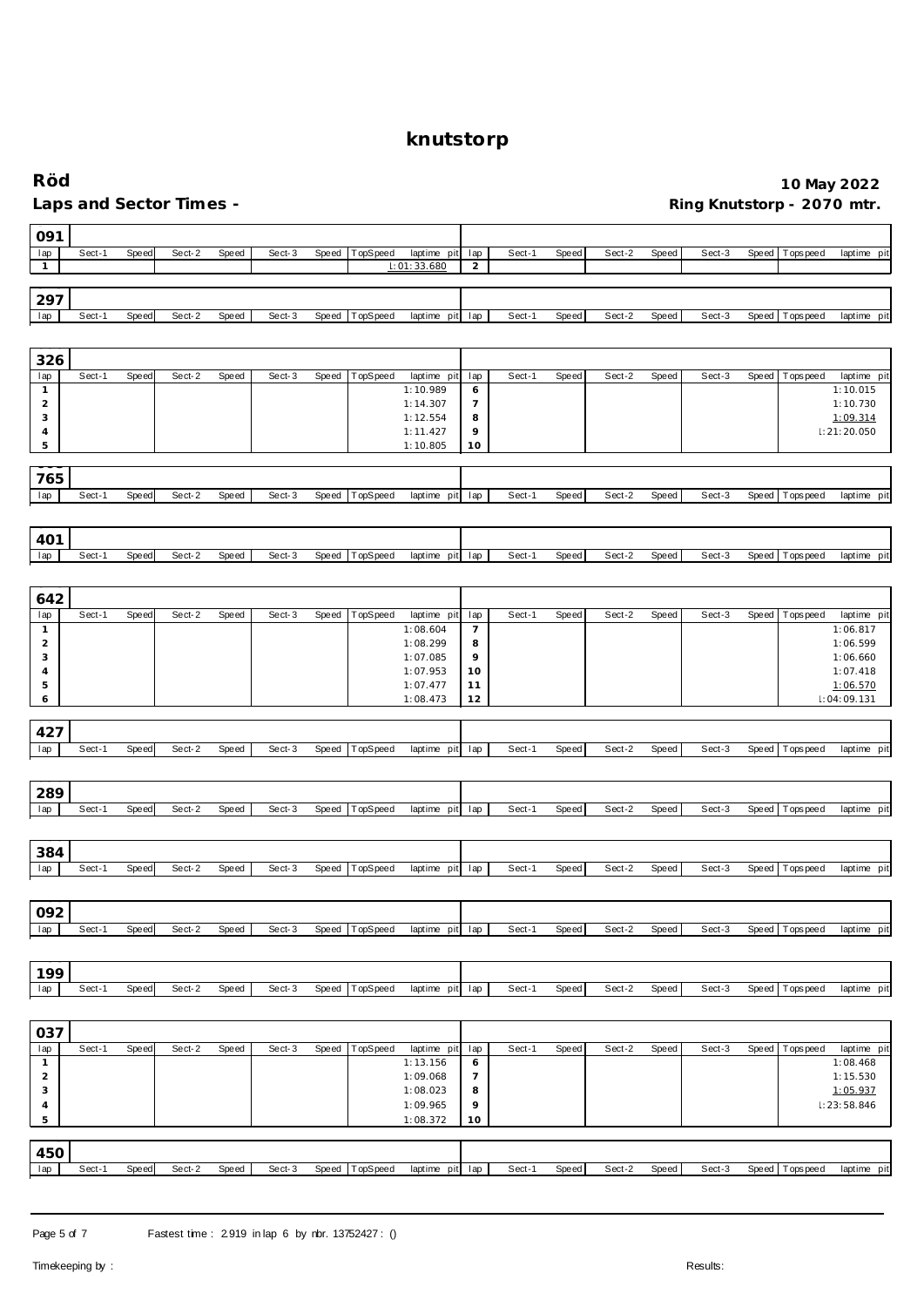| Röd                 |        |       |                         |              |        |              |          |                      |                     |        |              |        |       |        |       | 10 May 2022                |                      |
|---------------------|--------|-------|-------------------------|--------------|--------|--------------|----------|----------------------|---------------------|--------|--------------|--------|-------|--------|-------|----------------------------|----------------------|
|                     |        |       | Laps and Sector Times - |              |        |              |          |                      |                     |        |              |        |       |        |       | Ring Knutstorp - 2070 mtr. |                      |
| 449                 |        |       |                         |              |        |              |          |                      |                     |        |              |        |       |        |       |                            |                      |
| lap                 | Sect-1 | Speed | Sect-2                  | Speed        | Sect-3 | Speed        | TopSpeed | laptime pit          | lap                 | Sect-1 | <b>Speed</b> | Sect-2 | Speed | Sect-3 |       | Speed   Tops peed          | laptime pit          |
| 243                 |        |       |                         |              |        |              |          |                      |                     |        |              |        |       |        |       |                            |                      |
| lap                 | Sect-1 | Speed | Sect-2                  | Speed        | Sect-3 | Speed        | TopSpeed | laptime<br>pit       | lap                 | Sect-1 | Speed        | Sect-2 | Speed | Sect-3 | Speed | T ops pee d                | laptime<br>pit       |
|                     |        |       |                         |              |        |              |          |                      |                     |        |              |        |       |        |       |                            |                      |
| 207                 |        |       |                         |              |        |              |          |                      |                     |        |              |        |       |        |       |                            |                      |
| lap                 | Sect-1 | Speed | Sect-2                  | Speed        | Sect-3 | Speed        | TopSpeed | laptime<br>pit       | lap                 | Sect-1 | Speed        | Sect-2 | Speed | Sect-3 | Speed | Tops peed                  | laptime pit          |
| 306                 |        |       |                         |              |        |              |          |                      |                     |        |              |        |       |        |       |                            |                      |
| lap                 | Sect-1 | Speed | Sect-2                  | Speed        | Sect-3 | Speed        | TopSpeed | laptime pit          | lap                 | Sect-1 | Speed        | Sect-2 | Speed | Sect-3 | Speed | T ops peed                 | laptime pit          |
|                     |        |       |                         |              |        |              |          |                      |                     |        |              |        |       |        |       |                            |                      |
| 563                 |        |       |                         |              |        |              |          |                      |                     |        |              |        |       |        |       |                            |                      |
| lap                 | Sect-1 | Speed | Sect-2                  | Speed        | Sect-3 | Speed        | TopSpeed | laptime<br>pit       | lap                 | Sect-1 | <b>Speed</b> | Sect-2 | Speed | Sect-3 |       | Speed   Tops peed          | laptime pit          |
| 601                 |        |       |                         |              |        |              |          |                      |                     |        |              |        |       |        |       |                            |                      |
| lap                 | Sect-1 | Speed | Sect-2                  | Speed        | Sect-3 | Speed        | TopSpeed | laptime pit          | lap                 | Sect-1 | Speed        | Sect-2 | Speed | Sect-3 | Speed | Tops pee d                 | laptime pit          |
| $\mathbf{1}$        |        |       |                         |              |        |              |          | 59:03.912            | $\sqrt{2}$          |        |              |        |       |        |       |                            |                      |
| 439                 |        |       |                         |              |        |              |          |                      |                     |        |              |        |       |        |       |                            |                      |
| lap                 | Sect-1 | Speed | Sect-2                  | Speed        | Sect-3 | Speed        | TopSpeed | laptime pit          | lap                 | Sect-1 | <b>Speed</b> | Sect-2 | Speed | Sect-3 |       | Speed   Tops peed          | laptime pit          |
| 121                 |        |       |                         |              |        |              |          |                      |                     |        |              |        |       |        |       |                            |                      |
| lap                 | Sect-1 | Speed | Sect-2                  | Speed        | Sect-3 | Speed        | TopSpeed | laptime<br>pit       | lap                 | Sect-1 | Speed        | Sect-2 | Speed | Sect-3 | Speed | Tops peed                  | laptime pit          |
|                     |        |       |                         |              |        |              |          |                      |                     |        |              |        |       |        |       |                            |                      |
| 524                 |        |       |                         |              |        |              |          |                      |                     |        |              |        |       |        |       |                            |                      |
| lap<br>$\mathbf{1}$ | Sect-1 | Speed | Sect-2                  | Speed        | Sect-3 | Speed        | TopSpeed | laptime pit<br>8.259 | lap<br>6            | Sect-1 | Speed        | Sect-2 | Speed | Sect-3 | Speed | Tops peed                  | laptime pit<br>2.919 |
| $\overline{2}$<br>3 |        |       |                         |              |        |              |          | 16.159<br>2:07.572   | $\overline{7}$<br>8 |        |              |        |       |        |       |                            | 3.109<br>7.491       |
| $\overline{4}$      |        |       |                         |              |        |              |          | 12.510               | 9                   |        |              |        |       |        |       |                            | 57:50.768            |
| 5                   |        |       |                         |              |        |              |          | 3.183                | 10                  |        |              |        |       |        |       |                            |                      |
| 159                 |        |       |                         |              |        |              |          |                      |                     |        |              |        |       |        |       |                            |                      |
| lap                 | Sect-1 | Speed | Sect-2                  | <b>Speed</b> | Sect-3 | Speed        | TopSpeed | laptime<br>pit       | lap                 | Sect-1 | Speed        | Sect-2 | Speed | Sect-3 |       | Speed   Tops peed          | laptime pit          |
| 368                 |        |       |                         |              |        |              |          |                      |                     |        |              |        |       |        |       |                            |                      |
| lap                 | Sect-1 | Speed | Sect-2                  | Speed        | Sect-3 | Speed        | TopSpeed | laptime pit lap      |                     | Sect-1 | <b>Speed</b> | Sect-2 | Speed | Sect-3 |       | Speed Tops peed            | laptime pit          |
|                     |        |       |                         |              |        |              |          |                      |                     |        |              |        |       |        |       |                            |                      |
| 834                 |        |       |                         |              |        |              |          |                      |                     |        |              |        |       |        |       |                            |                      |
| lap                 | Sect-1 | Speed | Sect-2                  | Speed        | Sect-3 | Speed        | TopSpeed | laptime pit          | lap                 | Sect-1 | Speed        | Sect-2 | Speed | Sect-3 | Speed | Tops peed                  | laptime pit          |
| 687                 |        |       |                         |              |        |              |          |                      |                     |        |              |        |       |        |       |                            |                      |
| lap                 | Sect-1 | Speed | Sect-2                  | Speed        | Sect-3 | Speed        | TopSpeed | laptime pit          | lap                 | Sect-1 | Speed        | Sect-2 | Speed | Sect-3 |       | Speed Topspeed             | laptime pit          |
|                     |        |       |                         |              |        |              |          |                      |                     |        |              |        |       |        |       |                            |                      |
| 015                 |        |       |                         |              |        |              |          |                      |                     |        |              |        |       |        |       |                            |                      |
| lap                 | Sect-1 | Speed | Sect-2                  | Speed        | Sect-3 | Speed        | TopSpeed | laptime pit          | lap                 | Sect-1 | Speed        | Sect-2 | Speed | Sect-3 |       | Speed Topspeed             | laptime pit          |
| 056                 |        |       |                         |              |        |              |          |                      |                     |        |              |        |       |        |       |                            |                      |
| lap                 | Sect-1 | Speed | Sect-2                  | Speed        | Sect-3 | <b>Speed</b> | TopSpeed | laptime<br>pit       | lap                 | Sect-1 | Speed        | Sect-2 | Speed | Sect-3 |       | Speed   Tops peed          | laptime pit          |
|                     |        |       |                         |              |        |              |          |                      |                     |        |              |        |       |        |       |                            |                      |

Page 6 of 7 Fastest time : 2919 in lap 6 by nbr. 13752427 : ()